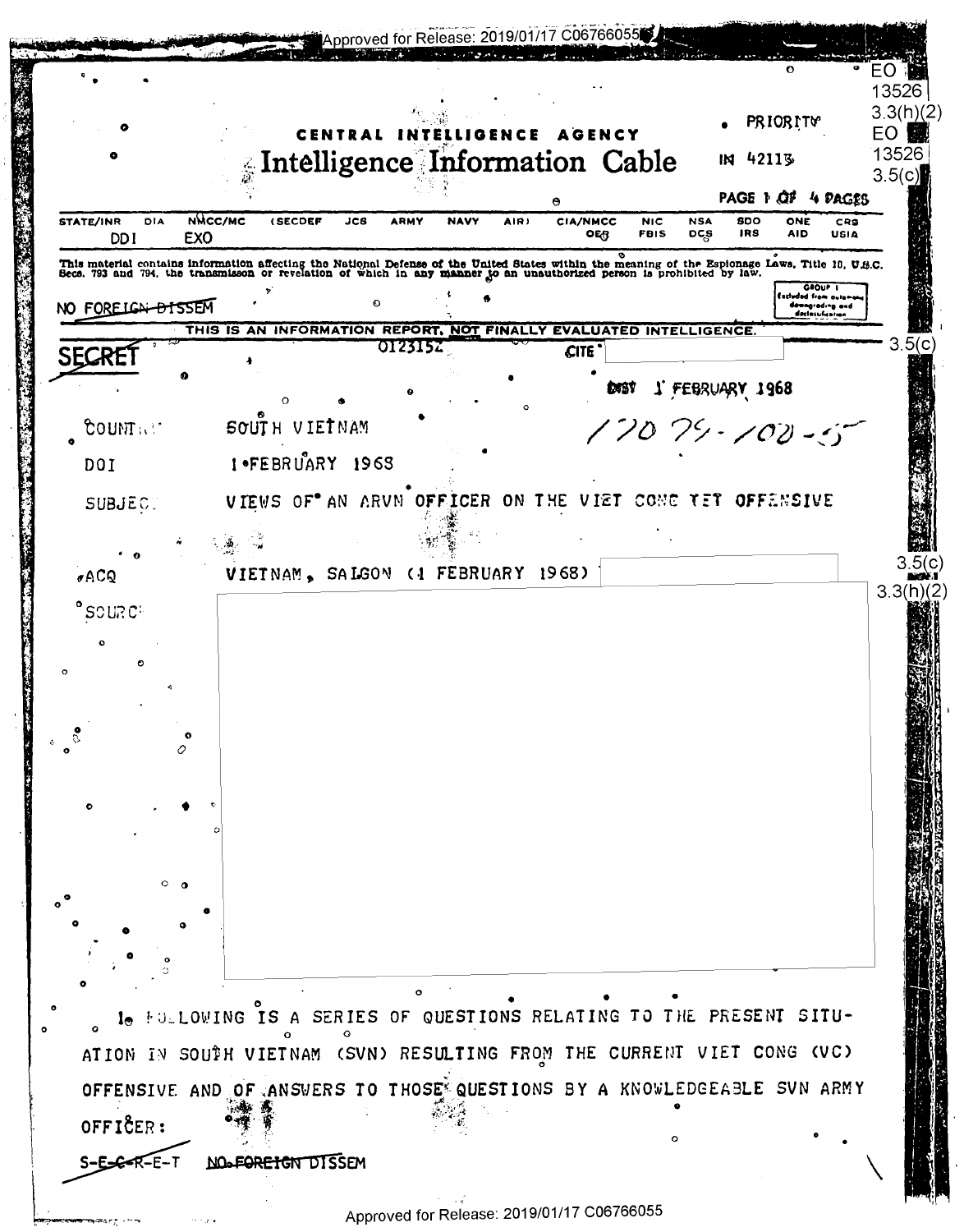| Approved for Release: 2019/01/17 C06766055 |  |  |
|--------------------------------------------|--|--|
|--------------------------------------------|--|--|

| IΝ | 42113 |
|----|-------|
|----|-------|

PAGE  $2$  OF  $4$  PAGES

 $3.5(c)$ 

-R=F-\* NO FOREIGN DISS

(A) O: WHAT IS THE REACTION OF THE SUN PEOPLE TO THE VC ATTACKS?

A: THE PEOPLE HAD NO REACTION INITIALLY SINCE THEY THOUGHT THE ACTIVITY WAS CONCERNED WITH A NEW INTERNAL COUP. THIS WAS CAUSED BY A DEFECT IVE INFORMATION POLICY ON THE. PART OF GOVERNMENT OF VIETNAM (GVN) LEADERS. THE LAITER SHOULD HAVE GONE ON THE AIR IMMEDIATELY AND IN PER-SON TO EXPLAIN WHAT WAS HAPPENING AND WHAT TO DO APOUT 17. COMM3.3(h)(2)

SOURCE SPECIFICALLY NAMED PRESIDENT NGUVEN VAN THIEU, VICE PRESIDENT NGUYEN CAD KY AND CHIEF OF THE JOINT GENERAL STAFF (JES) GENERAL CAO VAN VIEN AS PERSONS WHO SHOULD HAVE GONE ON THE AIR. > SOME PEOPLE NOW THINK THE VG MUST BE VERY STRONG SINCE THEY ARE FIGHTING AGAINST THE U.S. THEY ARE ANGRE. HOWEVER. THAT THE VC BROKE THEIR PROMISE TO OBSERVE A TET TRUCE EVEN THOUGH THE ALLIES HAD AGREED TO OBSERVE ONLY PART OF IT. THE SUN PEOPLE DEFINITELY WILL NOT BE PERSUADED TO APPROVE NEGOTIATIONS BECAUSE OF VC TERROR. THIS IS DUE IN PART TO THE STRONG GUN RESISTANCE AND TO THE VC LOSSES.

(B) Q: WHAT IS THE REACTION OF THE PEOPLE TO GVN ACTIONS COR INACTIONS) IN.THIS SIPUATION?

A: THE PEOPLE® FEEL THEIR ARMED FORCES ARE STRONG ENOUGH TO STOP THE VC AND TO® COUNTER THE ACTIONS BEING SAKEN BY THE UC. THE POTENTIAL OF THE ALLIES IS MUCH GREATER, ESPECIALES BECAUSE OF THEIR AIR POWER.  $3.3(h)(2)$ SEE-COR-E-T NO FORE<del>IGN</del> DISSEM

for Release: 2019/01/17 C06766055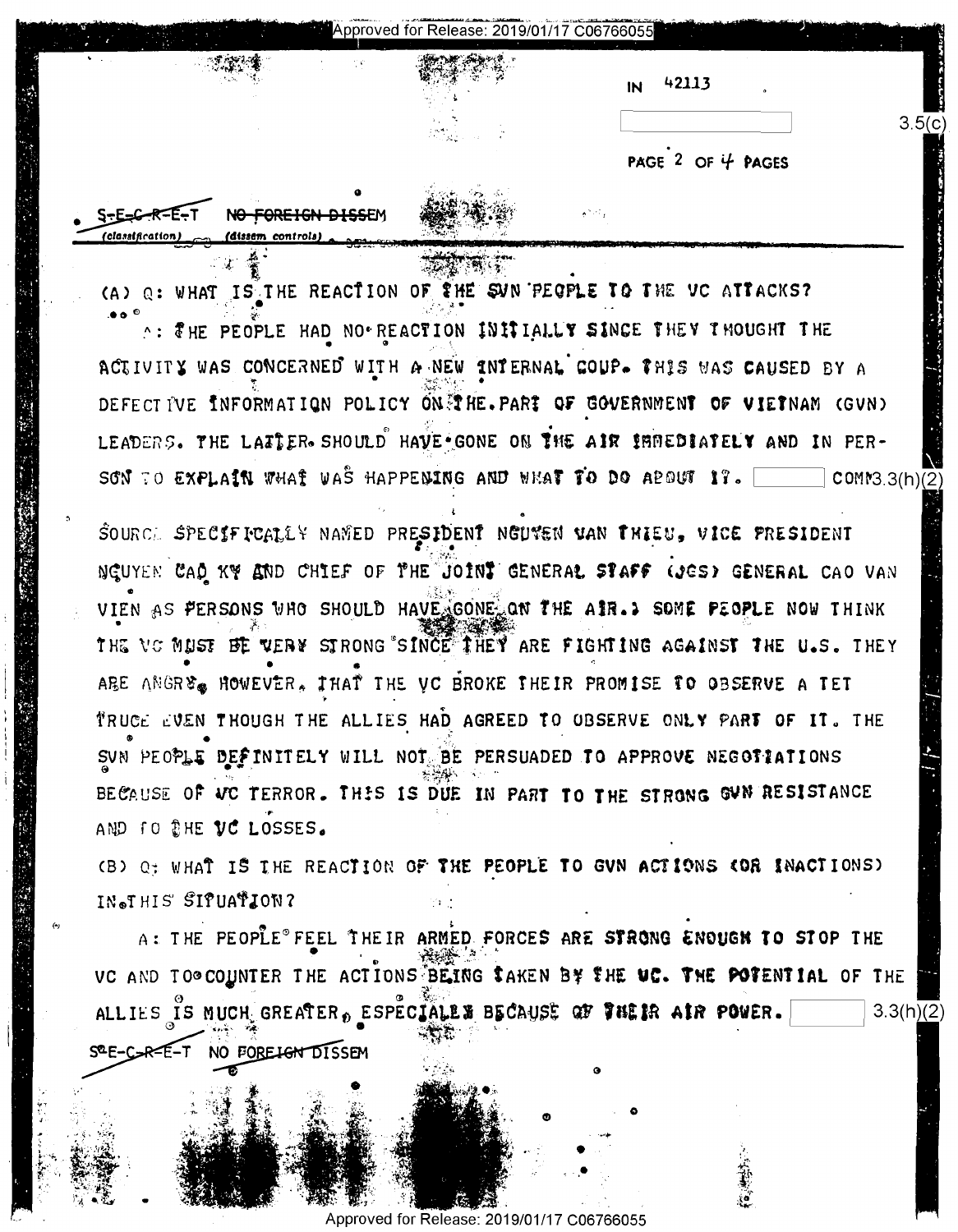|  | $1N$ 42113                   |      |
|--|------------------------------|------|
|  |                              | 3.5( |
|  | PAGE 3 OF 4 PAGES<br>$\circ$ |      |

COMMENT: THIS ANSWER OBVIOUSLY REFLECTS SOURCE'S PROFESSIONAL MILITARY STATUS AND NOT POPULAR ATTITUDES.)

(C) Q: WHAT ARE THE POPULAR REACTIONS TO THE MARTIAL EAW SECREE AND ITS VARIOUS SPECIFIC PROVISIONS AND RESTRICTIONS?

A: THE PEOPLE ALL UNDERSTAND AND ACCEPT THE NECESSITY OF IHE DECREE AND ITS RESTRICTIONS<sup>O</sup>AND WILL CONTINUE TO DO SO AS LONG AS THE SITUATION WARRANTS THEM. PROLONGATION OF THE RESTRICTIONS BEYOND WHAT THE PEOPLE FEEL IS WARRANTED WILL LEAD TO ANTAGONISMS WHICH WILL GROW UNTIL THE DECREE<sup>O</sup>IS RESCINDED.

(D) Q: VHAT INTENTIONS DO LEGISLATORS OR OPPER POLITICAL LEADERS HAVE TO EXPLOIT THE SETUATION?

A: AT PRESENT THE SITUATION IS IN AN INTENSE MILTTARY PHASE. UNTIL THIS CHANGES, THERE WILL BE LITTLE THOUGHT OF EXPLOPLATION. (E) Q: WHAT IS THE MAJOR SIGNIFICANCE OF THE VC COORDINATED ATTACKS AT THIS PARTICULAR TIME?

A: SINCE THE BEGINNING OF 1967, SVN HAS WON WARGE VICTORIES OVER THE VC AND HAS RECEIVED MANY HOI CHANHS (RALLIERS). THE VC WANT TO SET UP A COALITION GOVERNMENT, BUT THE SVN PEOPLE WILL NOT WILLING ACCEPT THIS. THEREFORE, THE VC MUST ATTACK IN A MAJOR DEMONSTRATION OF STRENGTH AND FORCE, EVEN THOUGH THEY CANNOT LONG HOLD WHATEVER GAINS

NO FOREIGN-DISSEM